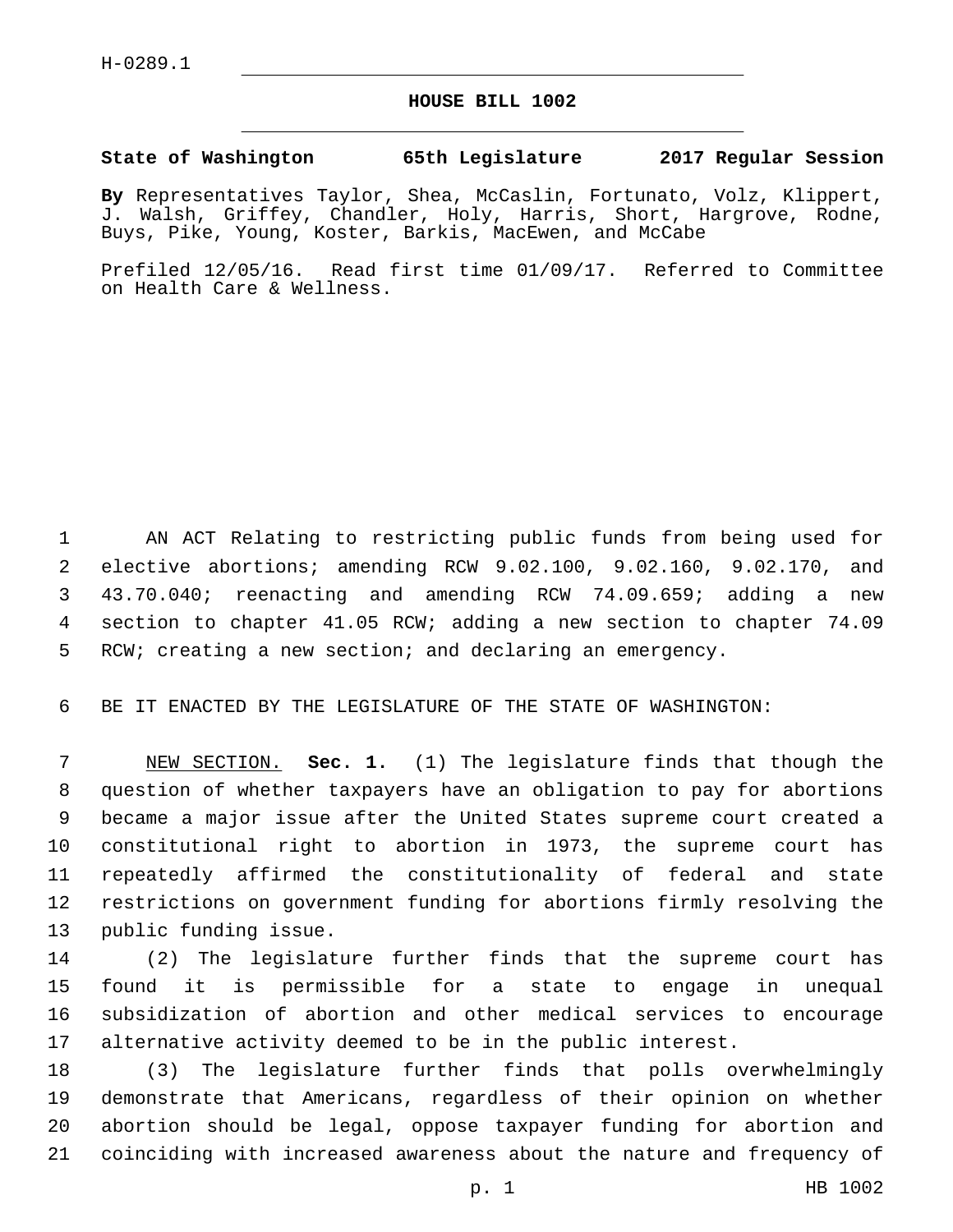abortion subsidization in the United States is an increased awareness about the true nature of the abortion industry. As Americans become more aware of how their tax dollars or insurance premiums are being used to subsidize abortion, and how that affects the safety and well- being of women, their aversion toward paying directly for abortions is evolving into an aversion toward subsidizing abortion providers 7 for any medical services.

 **Sec. 2.** RCW 9.02.100 and 1992 c 1 s 1 are each amended to read 9 as follows:

 The sovereign people hereby declare that every individual possesses a fundamental right of privacy with respect to personal 12 reproductive decisions.

 Accordingly, it is the public policy of the state of Washington 14 that:

 (1) Every individual has the fundamental right to choose or 16 refuse birth control;

 (2) Every woman has the fundamental right to choose or refuse to have an abortion, except as specifically limited by RCW 9.02.100 through 9.02.170 and 9.02.900 through 9.02.902;19

 (3) Except as specifically permitted by RCW 9.02.100 through 21 9.02.170 ((and)), 9.02.900 through 9.02.902, 43.70.040, 74.09.659, 22 and sections 6 and 7 of this act, the state shall not deny or interfere with a woman's fundamental right to choose or refuse to 24 have an abortion; and

 (4) Except as otherwise provided in RCW 9.02.160, 9.02.170, 43.70.040, 74.09.659, and sections 6 and 7 of this act, the state shall not discriminate against the exercise of these rights in the regulation or provision of benefits, facilities, services, or 29 information.

 **Sec. 3.** RCW 9.02.160 and 1992 c 1 s 7 are each amended to read 31 as follows:

32 (1) If the state provides, directly or by contract, maternity care benefits, services, or information to women through any program administered or funded in whole or in part by the state, the state shall also provide women otherwise eligible for any such program with substantially equivalent benefits, services, or information to permit 37 them to voluntarily terminate their pregnancies in any situation in 38 which the abortion is medically necessary.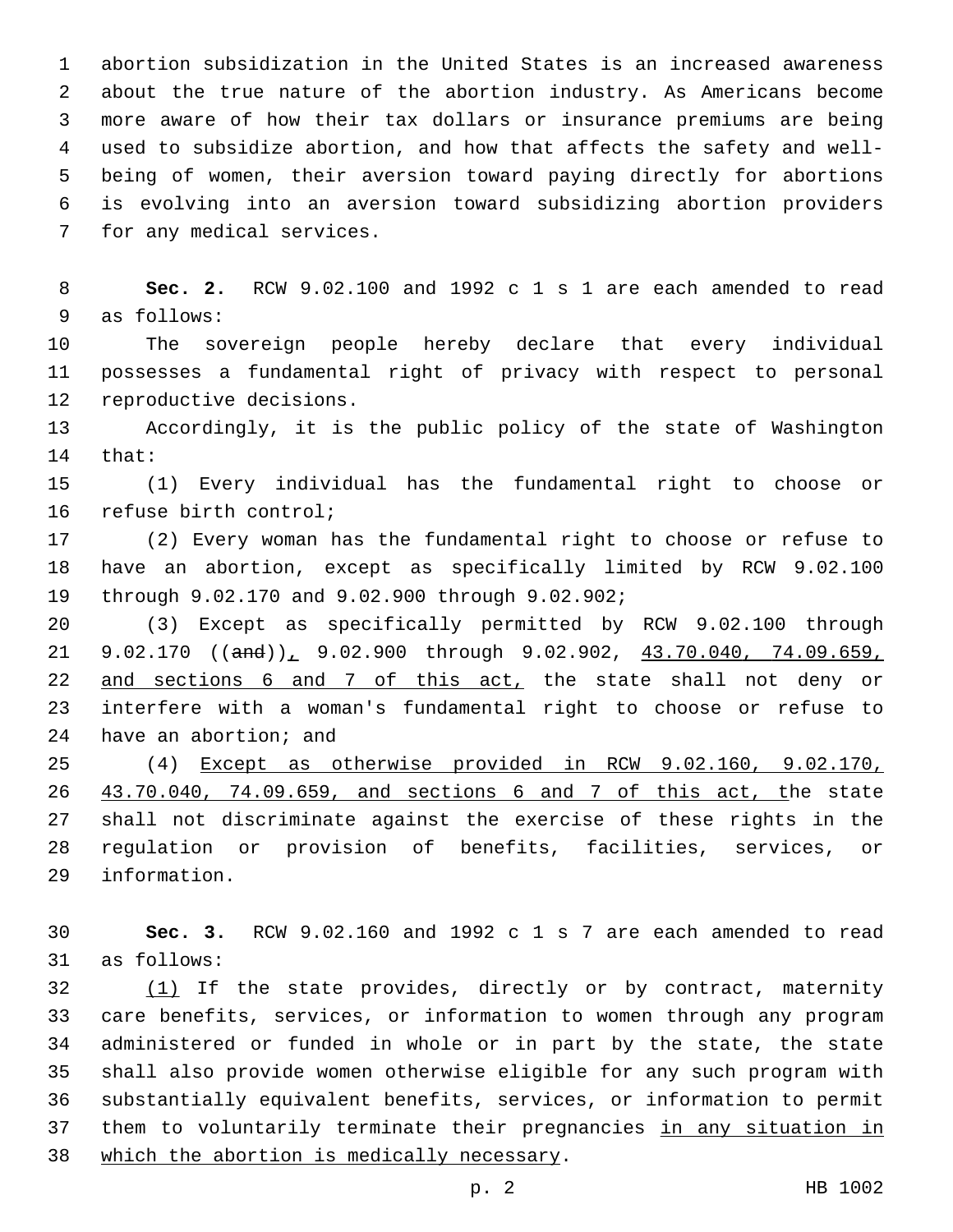(2) The state may not provide benefits or services to permit a 2 woman to voluntarily terminate her pregnancy, except when the abortion is medically necessary.

 **Sec. 4.** RCW 9.02.170 and 1992 c 1 s 8 are each amended to read 5 as follows:

For purposes of this chapter:6

 (1) "Viability" means the point in the pregnancy when, in the judgment of the physician on the particular facts of the case before such physician, there is a reasonable likelihood of the fetus's sustained survival outside the uterus without the application of 11 extraordinary medical measures.

 (2) "Abortion" means any medical treatment intended to induce the termination of a pregnancy except for the purpose of producing a live 14 birth.

 (3) "Pregnancy" means the reproductive process beginning with the 16 implantation of an embryo.

 (4) "Physician" means a physician licensed to practice under chapter 18.57 or 18.71 RCW in the state of Washington.

 (5) "Health care provider" means a physician or a person acting 20 under the general direction of a physician.

 (6) "State" means the state of Washington and counties, cities, towns, municipal corporations, and quasi-municipal corporations in 23 the state of Washington.

 (7) "Private medical facility" means any medical facility that is 25 not owned or operated by the state.

 (8) "Medically necessary" means that, as determined by 27 reasonable, good faith clinical judgment of the patient's primary care physician, the life of the woman seeking the abortion is in imminent danger because of a serious physical disorder, illness, or injury if the abortion is not performed.

 **Sec. 5.** RCW 43.70.040 and 2005 c 32 s 2 are each amended to read 32 as follows:

33 (1) In addition to any other powers granted the secretary, and except as provided in subsection (2) of this section, the secretary 35 may:

36  $((+1))$  (a) Adopt, in accordance with chapter 34.05 RCW, rules necessary to carry out the provisions of chapter 9, Laws of 1989 1st ex. sess.: PROVIDED, That for rules adopted after July 23, 1995, the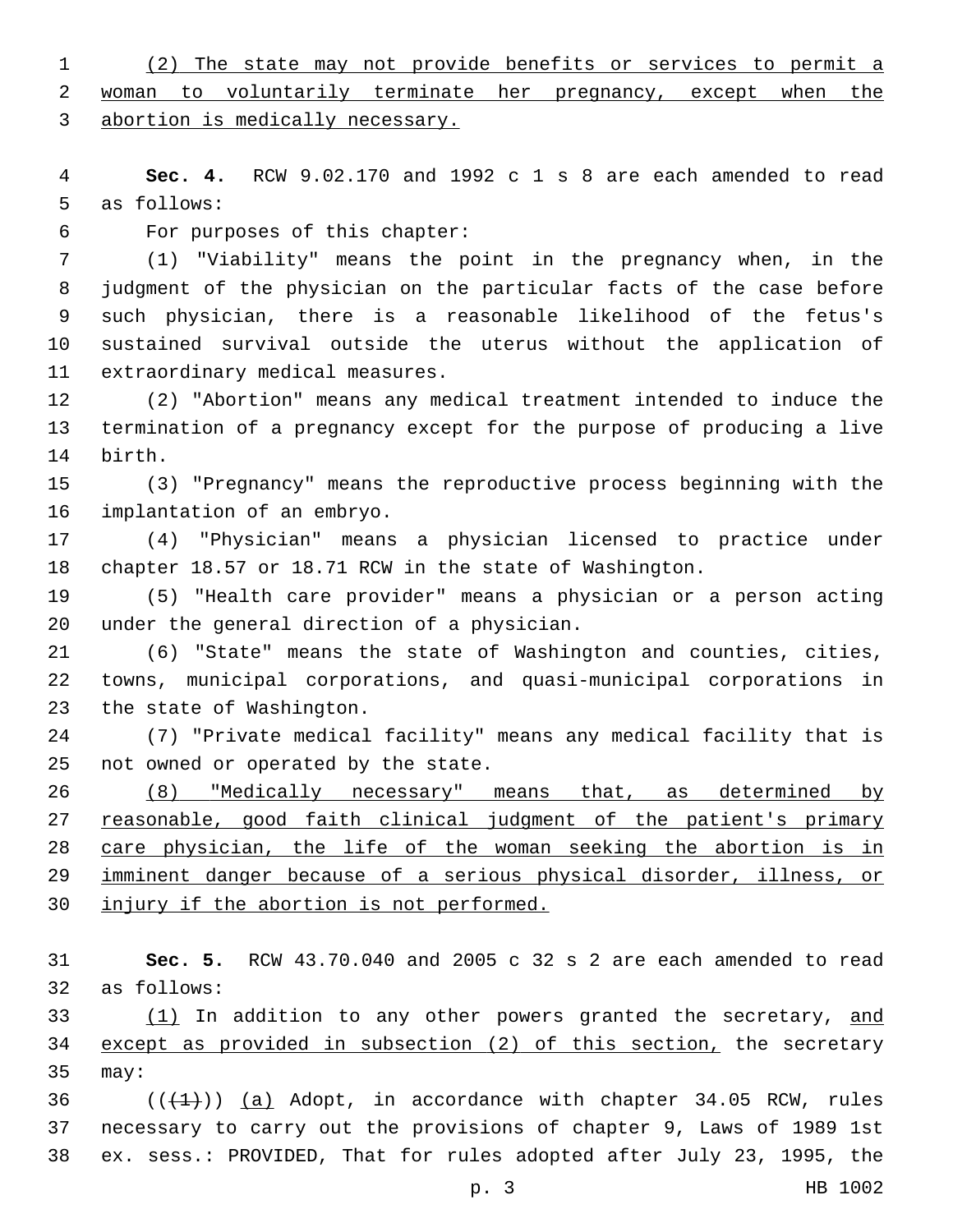secretary may not rely solely on a section of law stating a statute's intent or purpose, on the enabling provisions of the statute establishing the agency, or on any combination of such provisions, 4 for statutory authority to adopt any rule;

5 ( $(\langle 2 \rangle)$ ) (b) Appoint such advisory committees as may be necessary to carry out the provisions of chapter 9, Laws of 1989 1st ex. sess. Members of such advisory committees are authorized to receive travel expenses in accordance with RCW 43.03.050 and 43.03.060. The secretary and the board of health shall review each advisory committee within their jurisdiction and each statutory advisory committee on a biennial basis to determine if such advisory committee 12 is needed;

13  $((+3))$   $(c)$  Undertake studies, research, and analysis necessary to carry out the provisions of chapter 9, Laws of 1989 1st ex. sess. 15 in accordance with RCW 43.70.050;

 $((4+))$  (d) Delegate powers, duties, and functions of the department to employees of the department as the secretary deems necessary to carry out the provisions of chapter 9, Laws of 1989 1st 19 ex. sess.;

 $((+5+))$  (e) Enter into contracts and enter into and distribute grants on behalf of the department to carry out the purposes of chapter 9, Laws of 1989 1st ex. sess. The department must report to the legislature a summary of the grants distributed under this authority, for each year of the first biennium after the department receives authority to distribute grants under this section, and make 26 it electronically available;

27  $((+6+))$   $(f)$  Act for the state in the initiation of, or the participation in, any intergovernmental program to the purposes of 29 chapter 9, Laws of 1989 1st ex. sess.; or

30  $((+7+))$  (g) Solicit and accept gifts, grants, bequests, devises, 31 or other funds from public and private sources.

 (2)(a) The secretary may not enter into contracts, distribute grants, or direct funds to any organization that provides elective abortions or is affiliated, in whole or in part, with any organization that provides elective abortions, or receives consideration from or provides consideration to, directly or indirectly, any organization that provides elective abortions.

 (b) For the purposes of this subsection, "elective abortion" means any abortion that is voluntarily undertaken to induce the 40 termination of a pregnancy, other than an abortion deemed medically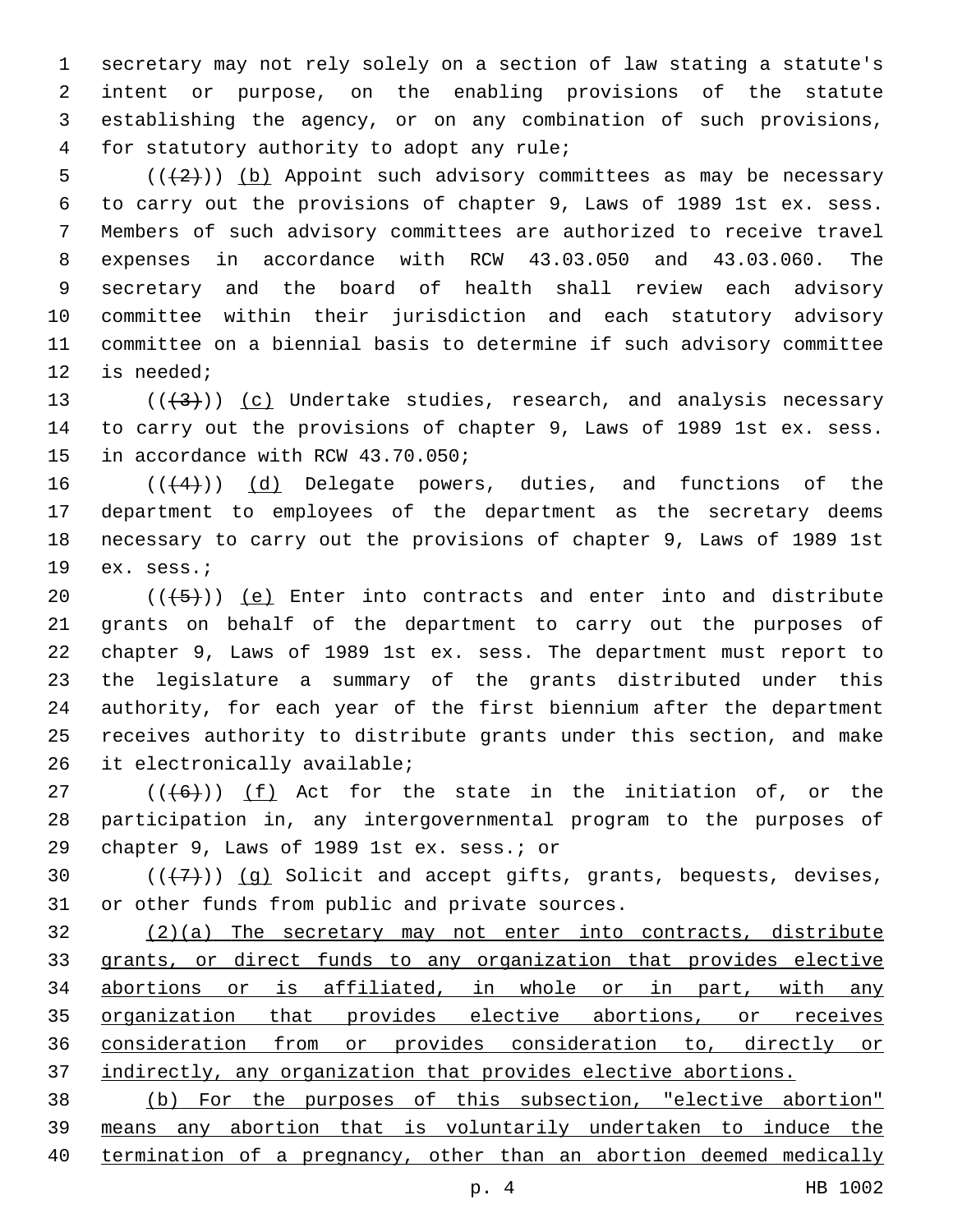necessary by the patient's primary care physician. "Medically necessary" has the same meaning as in RCW 9.02.170.

 NEW SECTION. **Sec. 6.** A new section is added to chapter 41.05 4 RCW to read as follows:

 (1) A health benefit plan offered to public employees and their covered dependents under this chapter that is not subject to the provisions of Title 48 RCW and is issued or renewed after December 8 31, 2017, may not:

(a) Provide elective abortions; or9

 (b) Purchase any services from any organization that provides elective abortions, is affiliated, in whole or in part, with any organization that provides elective abortions, or receives consideration from or provides consideration to, directly or indirectly, any organization that provides elective abortions.

 (2) For the purposes of this section, "elective abortion" has the 16 same meaning as in section 5 of this act.

 NEW SECTION. **Sec. 7.** A new section is added to chapter 74.09 18 RCW to read as follows:

(1) A medical program defined in RCW 74.09.010 may not:

20 (a) Provide elective abortions; or

 (b) Purchase any services from any organization that provides elective abortions, is affiliated, in whole or in part, with any organization that provides elective abortions, or receives consideration from or provides consideration to, directly or indirectly, any organization that provides elective abortions.

 (2) For the purposes of this section, "elective abortion" has the 27 same meaning as in section 5 of this act.

 **Sec. 8.** RCW 74.09.659 and 2011 1st sp.s. c 41 s 2 and 2011 1st sp.s. c 15 s 41 are each reenacted and amended to read as follows:

 (1) The authority shall continue to submit applications for the 31 family planning waiver program.

 (2) The authority shall submit a request to the federal department of health and human services to amend the current family 34 planning waiver program as follows:

 (a) Provide coverage for sexually transmitted disease testing and 36 treatment;